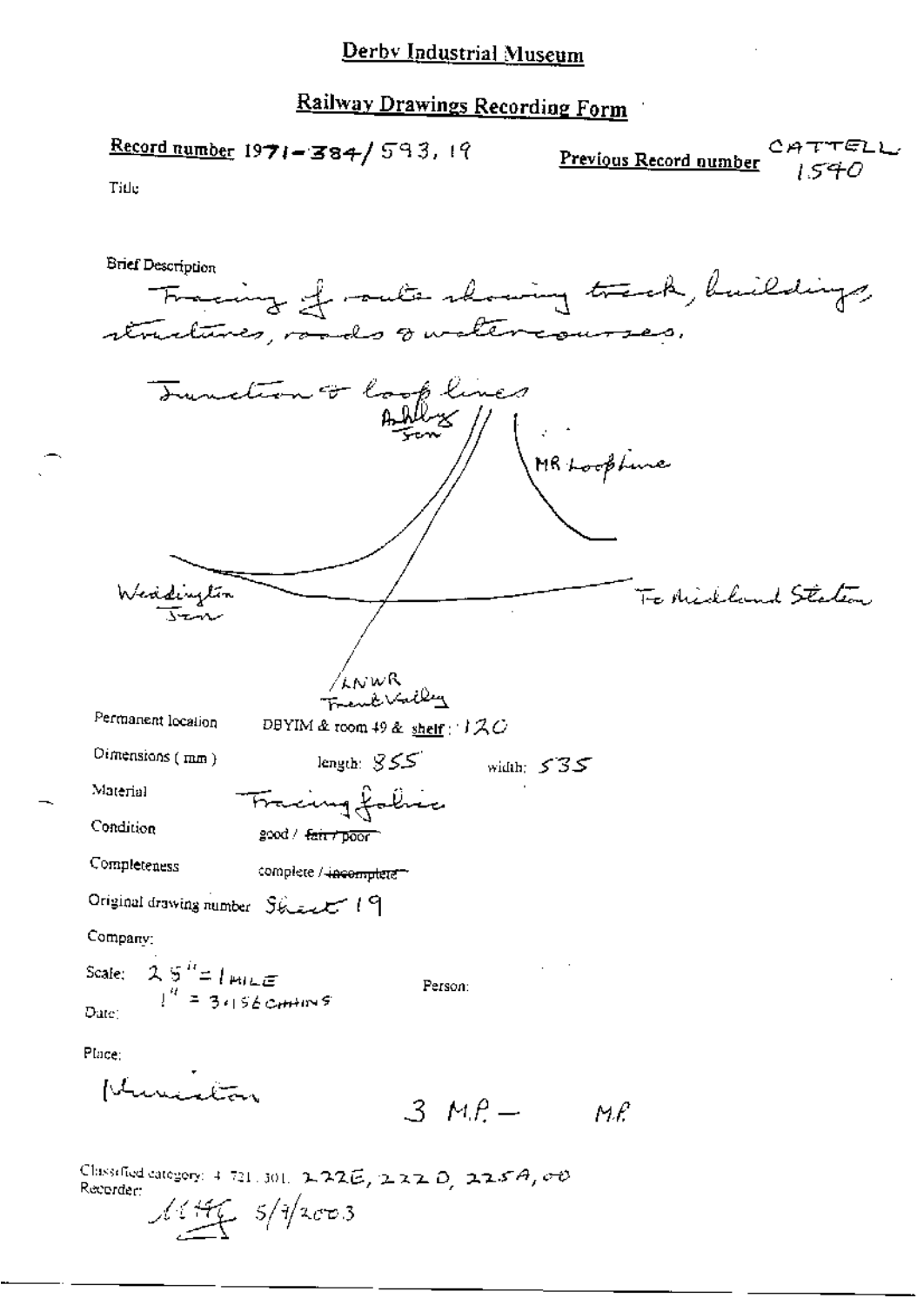## Derby Industrial Museum

## Railway Drawings Recording Form

Record number  $1971 - 384 / 733$ 

Previous Record number  $463$ 

Title

MIDLAND RAILWAY WHITACRE & NUMERTON STOCKINGFORD BRANCH LAND PLAN

**Brief Description** 

Title page with details of Ants, colouring and regulates.

| Permanent location      | 33<br>DBYIM & room \$9 & shelf: 560.4p |         |                              |
|-------------------------|----------------------------------------|---------|------------------------------|
| Dimensions (mm)         | length: $\mathcal{B}/\mathcal{O}$      |         | width: $5.35$                |
| Material                | fafen                                  |         |                              |
| Condition               | good / <del>fair / poor</del>          |         |                              |
| Completeness            | complete / <i>vaccinglete</i>          |         |                              |
| Original drawing number |                                        |         |                              |
| Company: MR             |                                        |         |                              |
| Scale:                  |                                        | Person. |                              |
| Date: 190321904         |                                        |         | PJ Na Callum<br>Estato Azant |
| Place:                  |                                        |         |                              |
|                         |                                        |         |                              |
|                         |                                        |         |                              |

Classified category: 4 721, 301, 225B, 2110225A, 2223, 226A/B Recorder  $11646 - 23/3/2001$